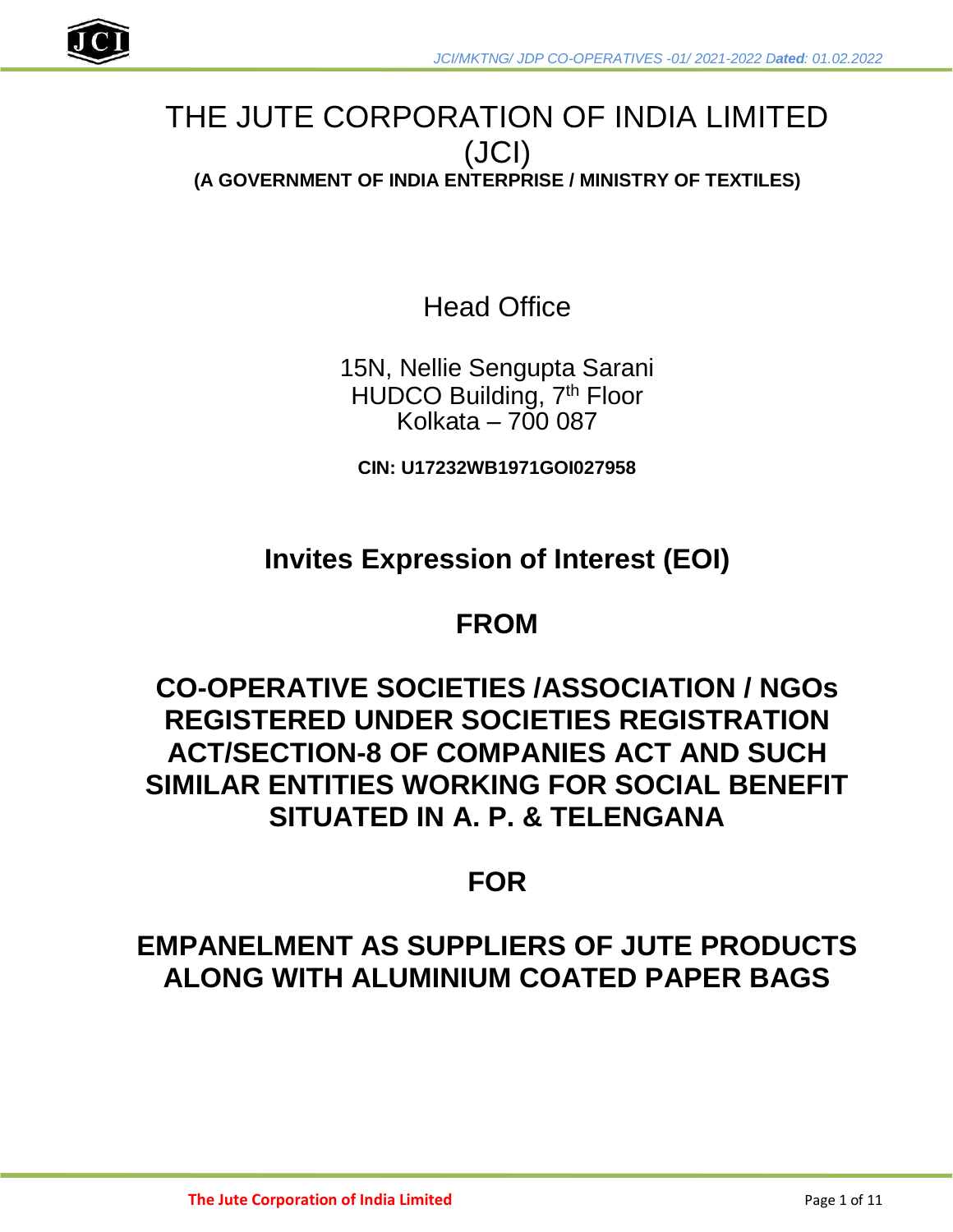

## **CONTENTS**

## **Part – I**

| <b>I.I IMPORTANT DATES</b>                           | 3              |
|------------------------------------------------------|----------------|
| <b>I.II TERMS OF REFERNECE FOR EOI</b>               | 3              |
| <b>I.III ESSENTIAL REQUIREMENTS</b>                  | $\overline{4}$ |
| <b>I.IV IMPORTANT CONDITIONS TO BE COMPLIED WITH</b> | 5              |
| I.V SELECTION PROCEDURE                              | 6              |
| I.VI PROCEDURE FOR SUBMISSION                        | 6              |
| $Part - II$                                          |                |
| <b>II.I DECLARATION</b>                              | $\overline{7}$ |
| <b>II.II EXPRESSION FORMS</b>                        | 8              |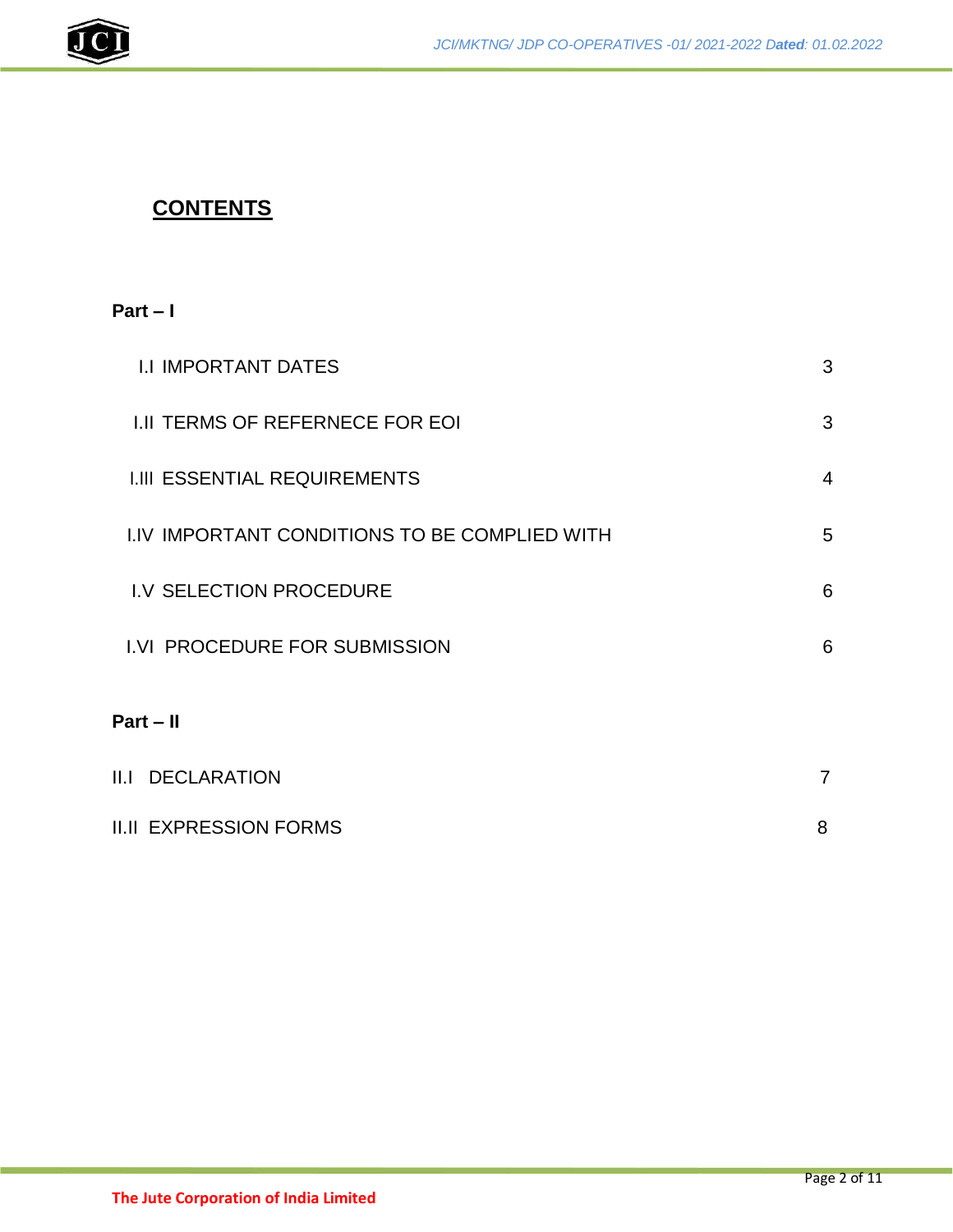

**Part – I**

### I.I **IMPORTANT DATES**

### EOI No.: *JCI/MKTNG/ JDP CO-OPERATIVES -02/ 2021-2022* **Dated**: 01.02.2022

Last Date of Submission of EOI: 04.04.2022 **at JCI Head Office**

### I.II **TERMS OF REFERENCE FOR EOI**

The Jute Corporation of India Ltd. (JCI), A Government of India Enterprise is the nodal agency of Govt. of India to conduct Minimum Support Price (MSP) operation through its network of DPCs in all major Jute growing states. To provide support to the Jute growers, every year Government of India announces MSP of raw Jute at which JCI procures raw Jute as per quality produce in the area without any quantity limit. JCI serves as a price stabilizing agency in the raw jute sector and takes necessary measures in this respect.

JCI intends to create supply chain of JDPs (Jute Bags along with Aluminium coated paper bags) from surrounding States for sales at Tirumala Tirupati Devasthanam.

Through this EOI, Co-operative Societies /Association / NGOs registered under Societies Registration Act/ Section 8 of Companies ACT and such similar entities working for social benefit, who are willing to do business with JCI, can apply with its full particulars in prescribed EOI form which can be downloaded from website [www.jutecorp.in](http://www.jutecorp.in/)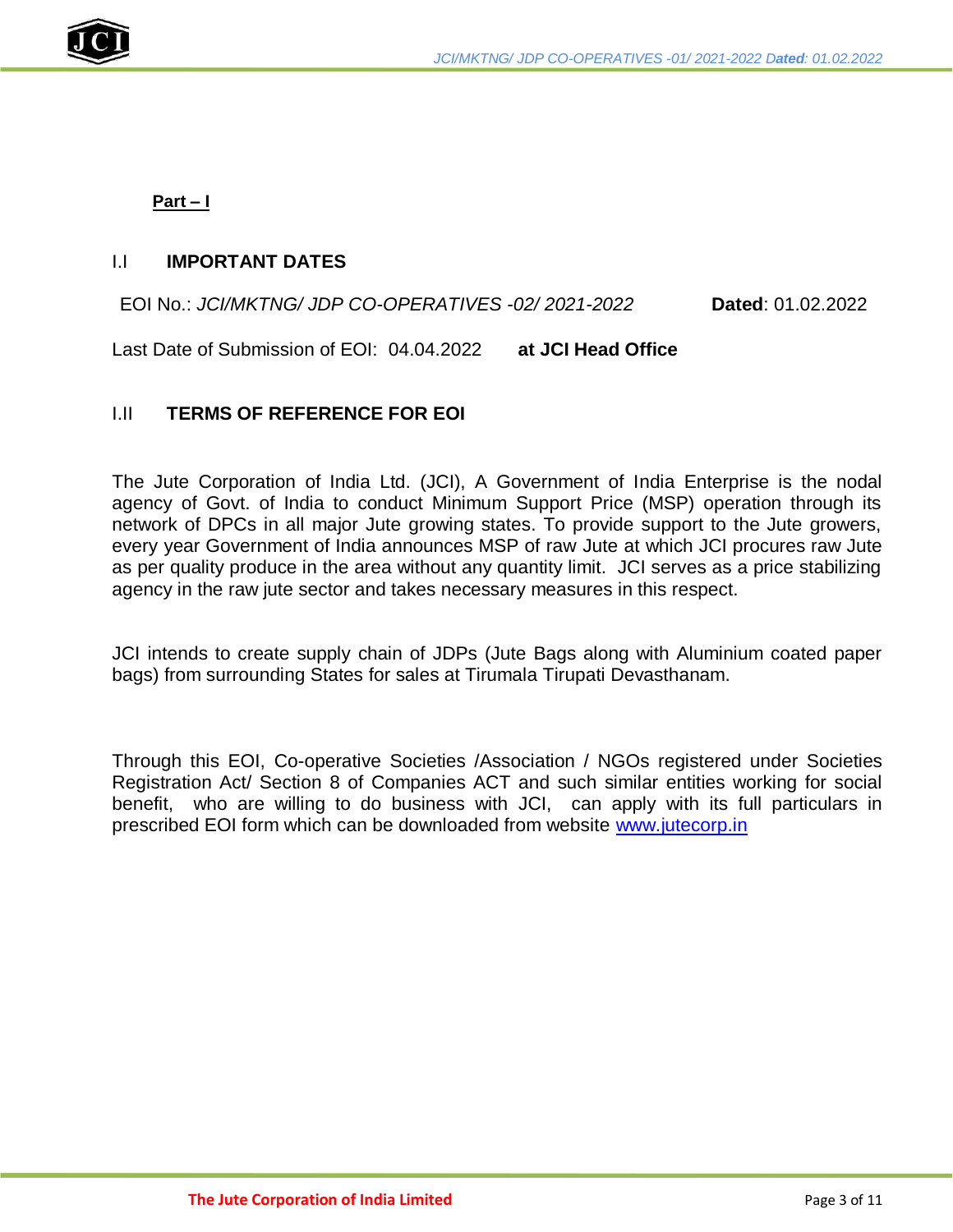



## **I.III Essential Requirements**

For above business opportunities essential qualification criteria are as follows:

- 1. Valid registration in the form of Trade License, Registration certificate of Co-operative Societies, Co-operatives Bye Laws, MSME Registration, Registration certificate pertaining to Section 8 Licence of companies act and similar documents evidencing status of the applicant.
- 2. PAN
- 3. GSTIN is mandatory.
- 4. Experience The applicant must have minimum 1 -year business experience in execution and supply of Jute and / or other allied Natural products ranging from Shopping/Fancy/Beach Bags, Batuas, Bottle Bags, Travel Bags, Files, Folders, small Jute Accessories etc through involvement of artisans, MSMEs etc. In case applicant is lacking in 1-year business experience, it may submit duration of business experience of its associate members.
- 5. Should possess good track record for sale of merchandise in Jute and / or other allied materials and should be able to execute a single transaction value of minimum INR 6 Lakhs/-.
- 6. Should have strong network for execution of above mentioned manufacturing facility like cutting, stitching, trimming, packing of minimum 2000 units of JDP items per day and storage capacity of minimum 20000 units. The infrastructure should be in clean and sound condition along with required statutory compliances for running a manufacturing establishment.
- 7. Payment Terms Payment shall be made within 7 working days after receipt of bills in duplicate with copy of challan, supporting documents applicable and certification from JCI's receiving section regarding quality and quantityy. These documents should be submitted within period of 1 week of completion of supplies.
- 8. Authenticated copy of documents, duly self-attested about the details of business mentioning the products by the agency in last 1 year to be submitted along with EOI.
- 9. Applicant organisation should have minimum annual turnover INR 40 Lakhs.
- 10. Cooperatives / Association / NGOs must produce number of its associated members along with details of machineries and monthly production capacity. Selection of Cooperatives / Association / NGOs will be based on above mentioned capacity details.
- 11. Agencies registered under Section 8 of Companies ACT must submit details of machineries and monthly production capacity. Selection will be based on the above mentioned capacity details.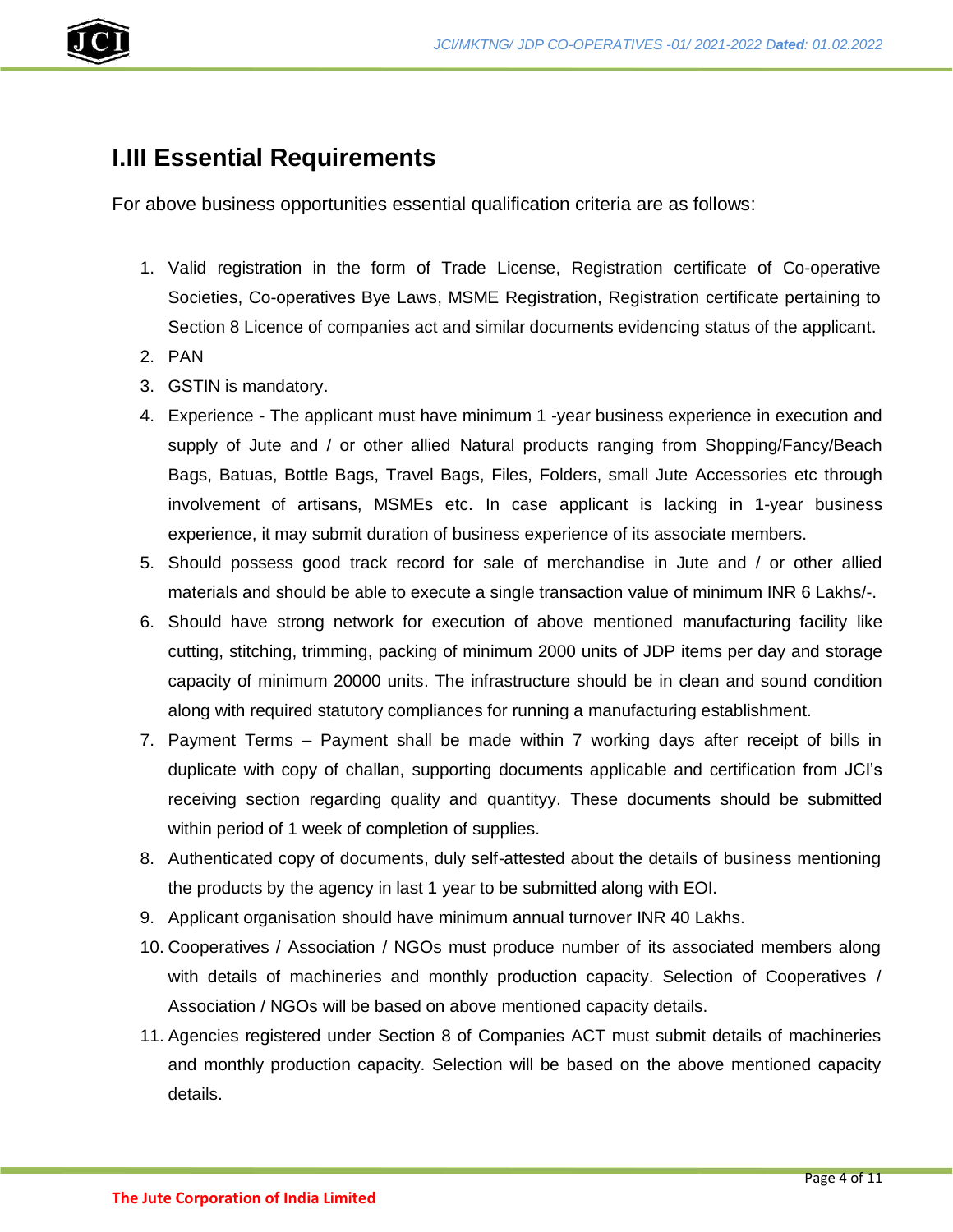

### **I.IV Important conditions to be complied with:**

- 1. JCI will purchase the Jute bags along with Aluminium coated paper bags from L1 bidder through Tender.
- 2. JCI and the selected agency will sign agreement stating sales price of each of the styles to be manufactured by the selected agency over a specified period.
- 3. The Jute bags along with Aluminium coated paper bags will be delivered at designated location by the selected agency.
- 4. The selected agency will manufacture the specified Jute bags along with Aluminium coated paper bags through its associate members as per specification of quality standards set by JCI.
- 5. The selected agency will deliver the Jute bags along with Aluminium coated paper bags at designated place specified by JCI in Tirupati.
- 6. The selected agency shall have uninterrupted supply capacity of minimum 2000 units of Jute bags along with Aluminium coated paper bags per day and storing capacity of around 20000 units.
- 7. The selected agency will submit daily production status, fabric stock position and dispatch details to JCI.
- 8. JCI will have full right to scrutinize the details of payment to all empanelled associates of the selected agency engaged in manufacturing.
- 9. The selected agency shall allow JCI and / or independent inspection agencies appointed by JCI for quality inspection of goods at any of its manufacturing units and the same unit will abide by mutually agreed quality control protocol.
- 10.JCI has full right to discontinue its association with the selected agency for noncompliance of above mentioned terms and conditions.
- 11. The selected agency should have experience in execution of various time bound projects.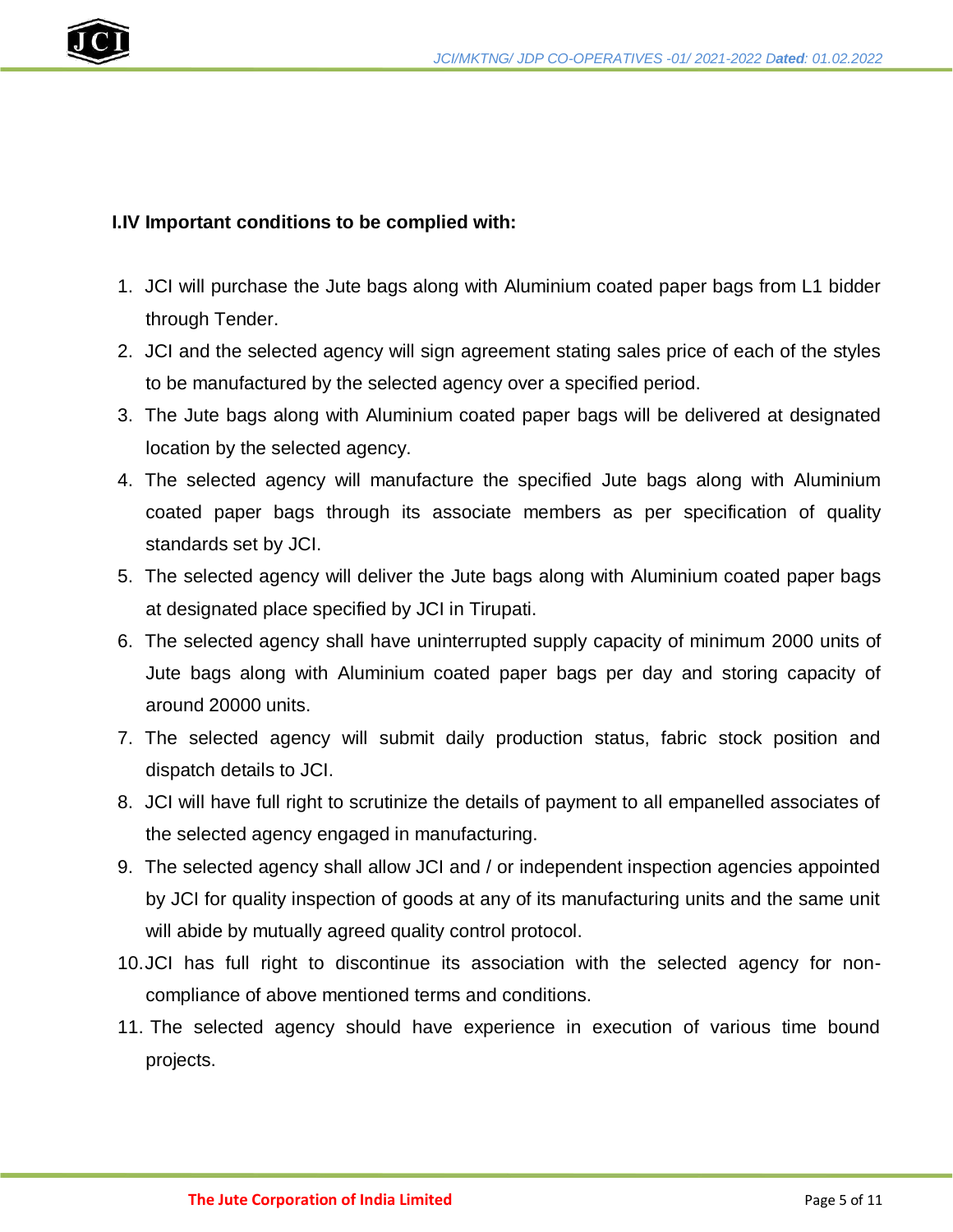

## **I.V SELECTION PROCEDURE**

Selection of supplier will be made solely based on verification of documents as mentioned in I.III Essential Requirements, nature of business, track record of supply of goods to various organizations. Selection of the agency will be JCI's discretion.

Interested parties willing to empanel as supplier may submit only one application. If any more than one proposal is submitted, all such proposals shall be disqualified.

## **I.VI Procedure for Submission**

- Application is to be submitted in a sealed envelope enclosing all required supporting documents along with the EOI signed and stamped in all page addressed to Deputy Manager (O/M) within stipulated date and time.
- Envelope should be marked with EOI Number and Date.
- Application may be submitted by Speed Post / Courier or may be dropped in a box kept at JCI Head Office in Kolkata.
- JCI shall not be responsible for any postal delay.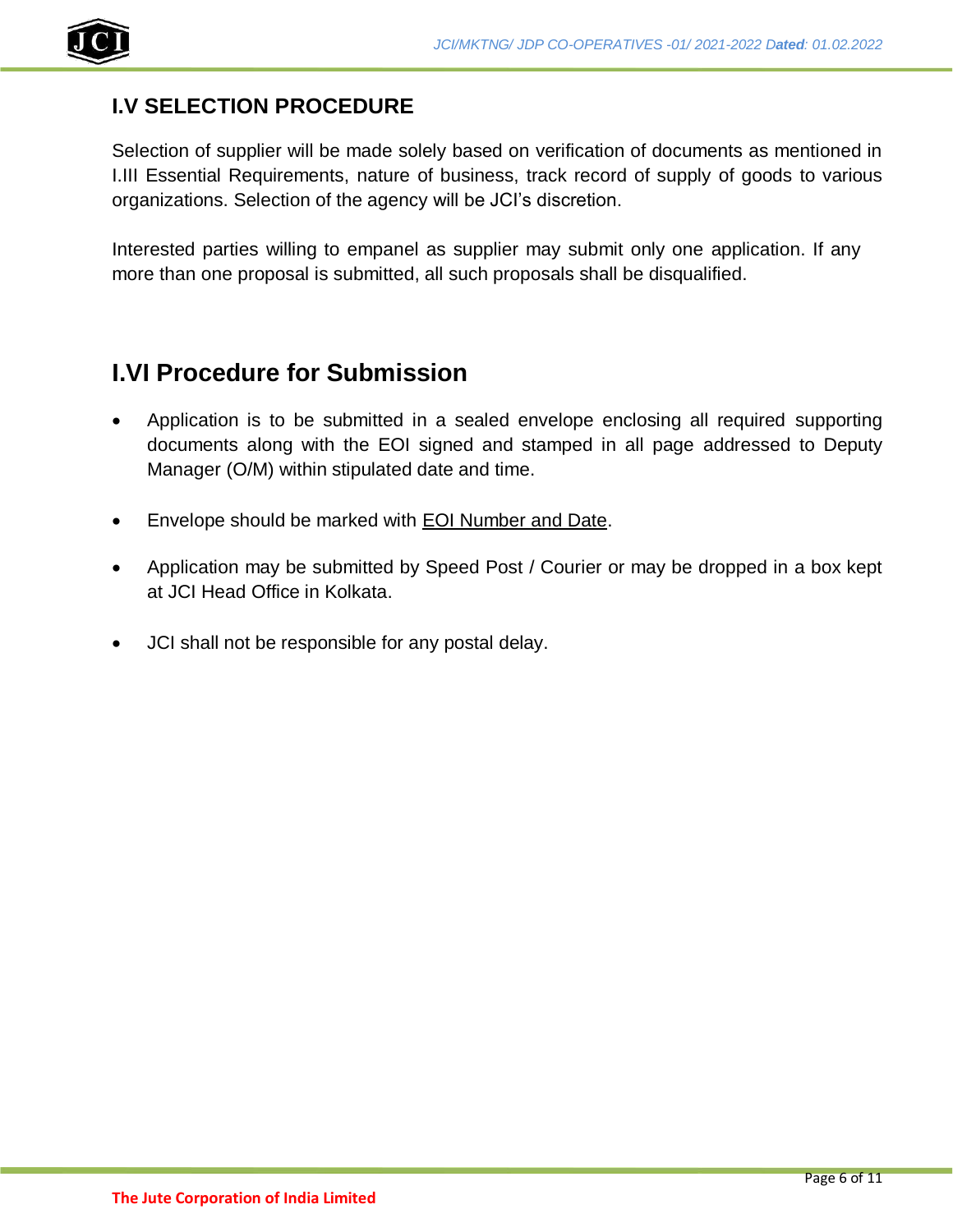

## **Part – II**

### **(***(TO BE SUBMITTED IN LETTERHEAD)*

II.I DECLARATION

**EOI No.:** JCI/MKTNG/ *JDP CO-OPERATIVES -02/ 2021-2022* **Dated: 01.02.2022**

## **Expression of Interest (EOI)**

## **EMPANELMENT AS SUPPLIERS OF JUTE PRODUCTS**

### **DECLARATION**

I/We have read and understood the terms and conditions as mentioned in this documents and I/We agree to abide by them:

Full Name:

**Address** 

Phone:

Mobile No.:

Email:

**Signature:** ………...…………………….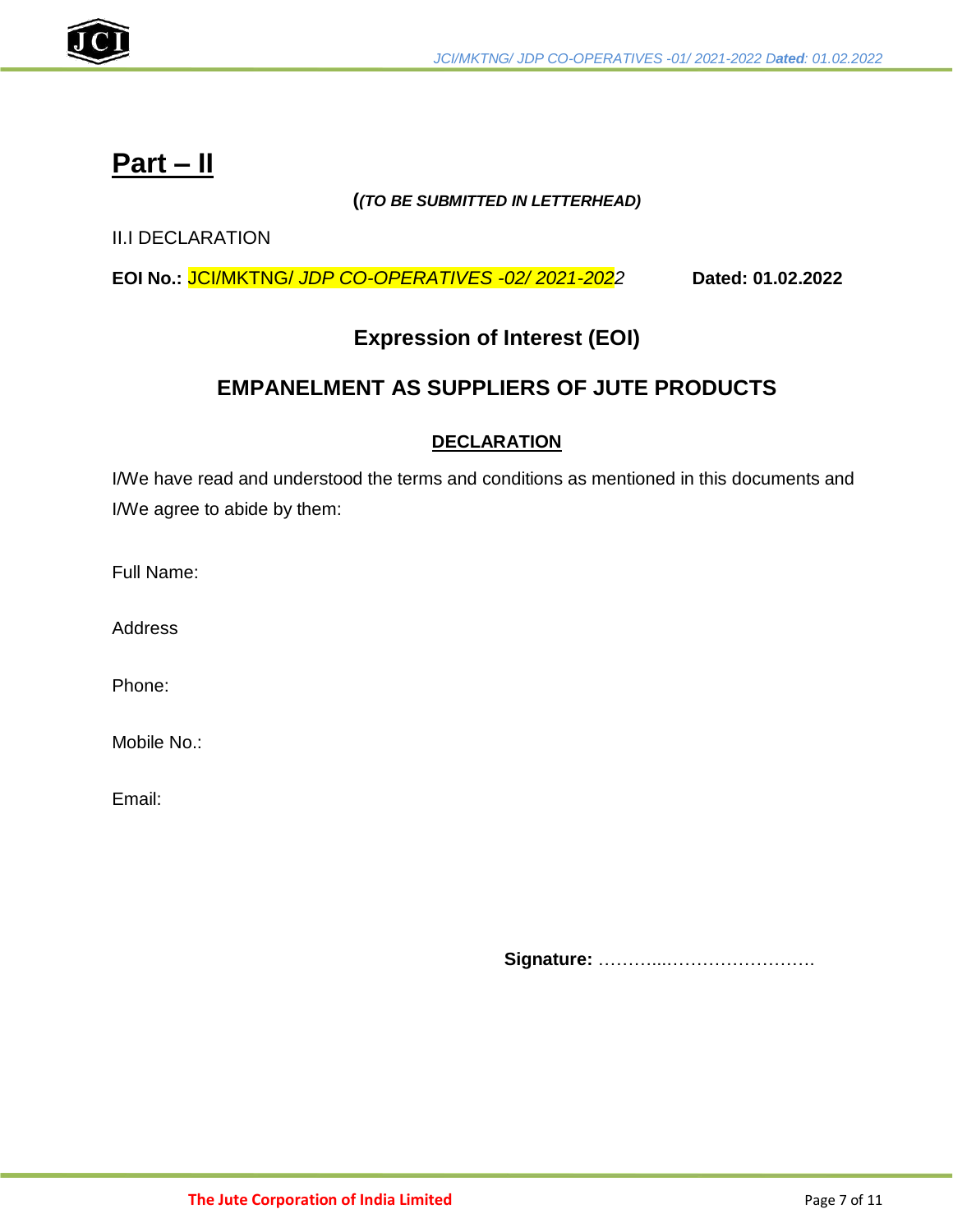

### **(On the letterhead of the agency)**

#### II.II EXPRESSION FORMS

*(Form – 1)*

### APPLICATION LETTER

**To: The Deputy Manager (O/M) The Jute Corporation of India Ltd. 15N, Nellie Sengupta Sarani 7 th Floor, HUDCO Building Kolkata - 700087**

Sir,

We, the undersigned, offer to supply JDPs in accordance with your Expression of Interest Dated [*Insert Date*]. We are hereby submitting our (Proposal), along with necessary documents as required for evaluation.

We are submitting our Proposal in association with:

[*Insert a list with full name and address of each associated Participant***].**

We hereby declare that all the information and statements made in this Proposal are true and accept that any misinformation provided may lead to our disqualification.

Our Proposal is binding upon us and subject to the modifications resulting from Contract negotiations.

We understand you are not bound to accept our Proposal.

**Authorized Signature [***In full and initials***]:**

**Name and Title of Signatory:**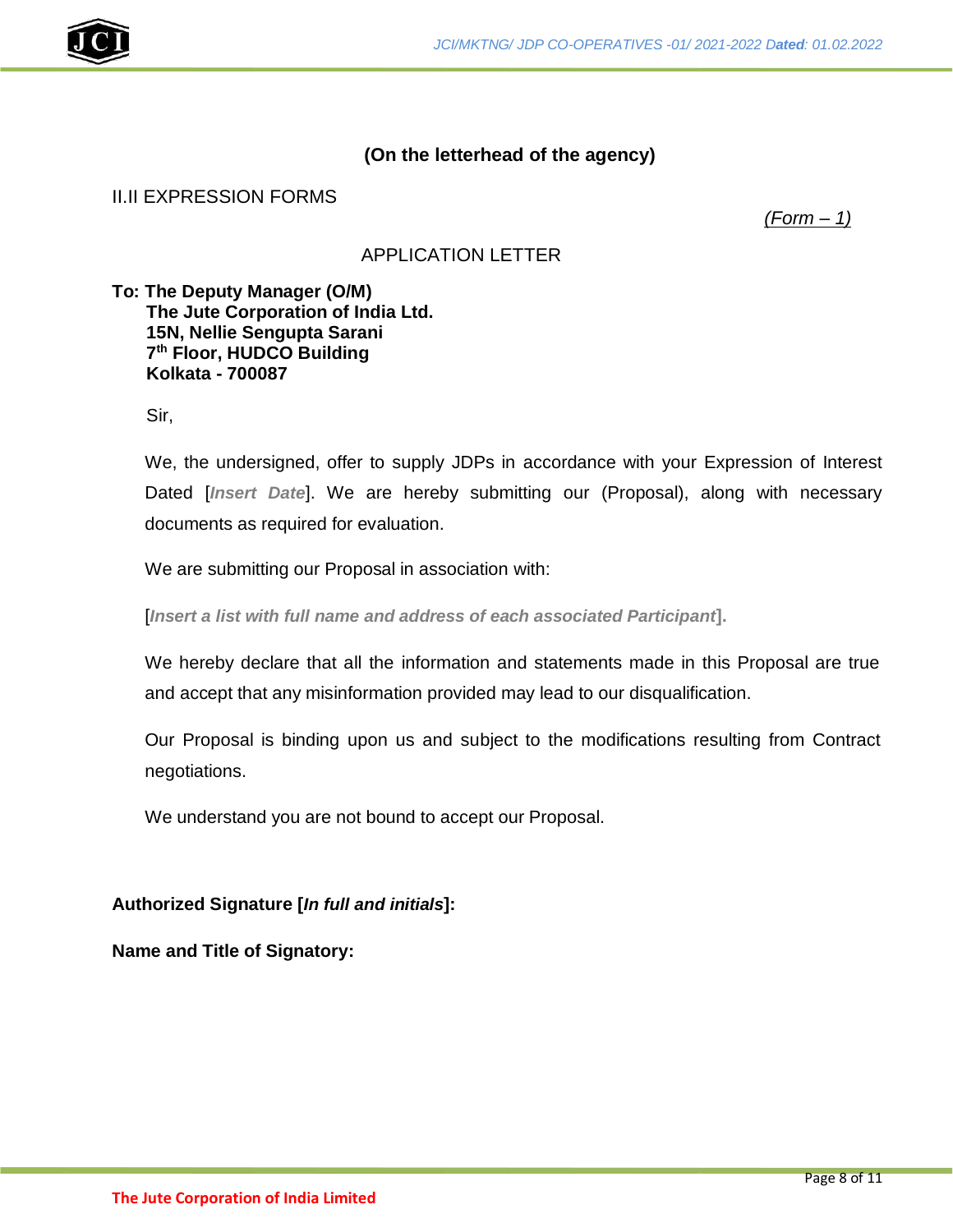

#### *(TO BE SUBMITTED IN LETTERHEAD)*

#### **DETAILS AND EXPERIENCE OF APPLICANT**

### **A. Basic Details**

Provide here a brief description and background of the Cooperative / Association /NGOs willing to empanel as a supplier:

- 1. Name of the entity:
- 2. Registered Address:
- 3. Turnover of last 3 years: *(Enclose copies of Annual Accounts)*
- 3. Bank Details:
- 4. Income Tax Details: *(Enclose copy of last 3 years Annual Income Tax Return)*

#### **B Experience of past supplies of JDPs**

| SL.<br>NO.              | <b>DATE</b> | <b>BUYER / CLIENT NAME</b> | <b>ITEM DESCRIPTION</b> | <b>QUANTITY</b> | <b>ORDER VALUE</b> |
|-------------------------|-------------|----------------------------|-------------------------|-----------------|--------------------|
| $\overline{1}$          |             |                            |                         |                 |                    |
| $\overline{2}$          |             |                            |                         |                 |                    |
| $\overline{\mathbf{3}}$ |             |                            |                         |                 |                    |
| $\overline{\mathbf{4}}$ |             |                            |                         |                 |                    |
| $\overline{\mathbf{5}}$ |             |                            |                         |                 |                    |

**Note:** Please provide documentary evidence like copy of work order/contract or self declaration for each of above mentioned assignment.

#### **The Jute Corporation of India Limited**  Page 9 of 11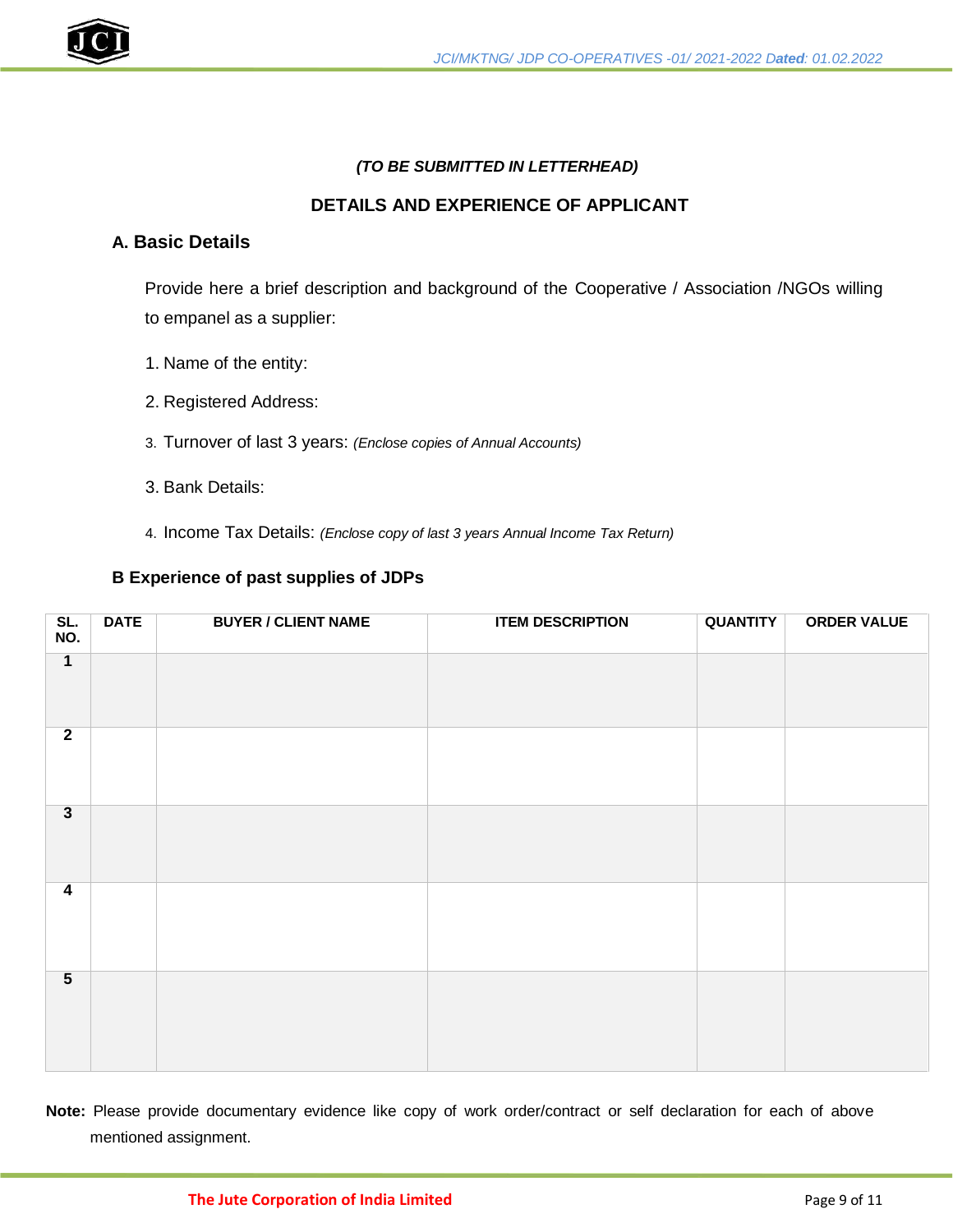

#### *(TO BE SUBMITTED IN LETTERHEAD)*

To

The Deputy Manager (O/M) The Jute Corporation of India Limited 15 N, Nellie Sengupta Sarani 7<sup>th</sup> Floor, HUDCO Building, Kolkata -700087 West Bengal

Sir

As per terms and conditions specified by JCI, we hereby agree and submit application for empanelment with JCI.

Name & Registered address